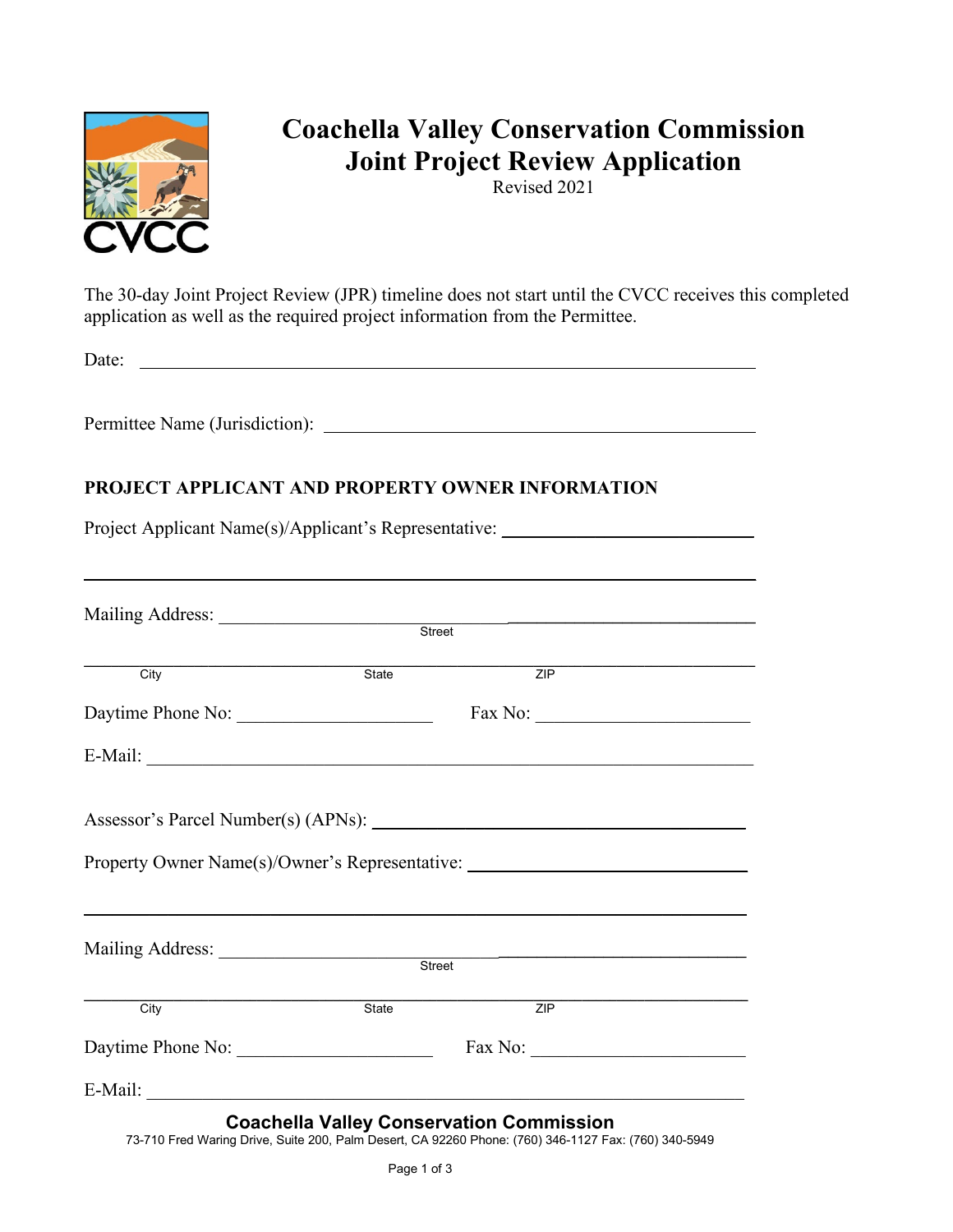## **PROJECT SUMMARY AND SUPPORTING DOCUMENTS**

| Project Summary:                                |  |
|-------------------------------------------------|--|
| Total Acres of Project Site:                    |  |
| Total Acres Planned for Development:            |  |
| Total Acres Planned for Permanent Conservation: |  |

Please include the following documents with your application:

- $\Box$ Detailed project description describing scope of work, location and nature of disturbance, and any planned restoration efforts. Applicants are encouraged to review the avoidance, minimization, and mitigation measures, land use adjacency guidelines, and any required measures for the impacted Conservation Area as described in sections 4.3-4.5 of the Coachella Valley Multiple Species Habitat Conservation Plan prior to submitting this application. Documents and data are available at [www.cvmshcp.org.](http://www.cvmshcp.org/)
- ☐Geospatial data delineating disturbance areas in ESRI Shapefile (preferred) or Keyhole Markup Language (KML) format. Applications for a single-family dwelling are not required to submit geospatial data.
- $\Box$ Map(s) depicting project location, areas of proposed disturbance, and areas of proposed conservation. Maps should be at a 1:24,000 scale or finer and include section, township, and range.
- $\Box$ Additional supporting documents (consistency analysis, existing permits, etc.). Projects taking place in fluvial sand transport corridors should include a hydrological analysis depicting the project's impact to fluvial sand transport.

The disturbed area is any portion of the earth's surface or natural vegetation that has been physically moved, uncovered, destabilized, or otherwise modified from its undisturbed natural condition pursuant to a legally issued land use, grading or building permit. This definition does not include land that has been restored to a native condition, such that the vegetative ground cover and soil characteristics are equal to surrounding conditions.

Examples of disturbance include but are not limited to: staging areas, areas of side casting, slough, stockpiling, and spillage or otherwise impacted in preparing the property for development; areas to be disturbed in installing septic tanks and leach fields including the expansion area for leach fields; and any off-site improvements such as roads or sewers required as a condition of approval.

Permanent conservation is an undeveloped portion of a parcel that is legally described and permanently protected through an appropriate legal instrument and that allows for long-term monitoring and management in perpetuity.

#### **Coachella Valley Conservation Commission**

73-710 Fred Waring Drive, Suite 200, Palm Desert, CA 92260 Phone: (760) 346-1127 Fax: (760) 340-5949